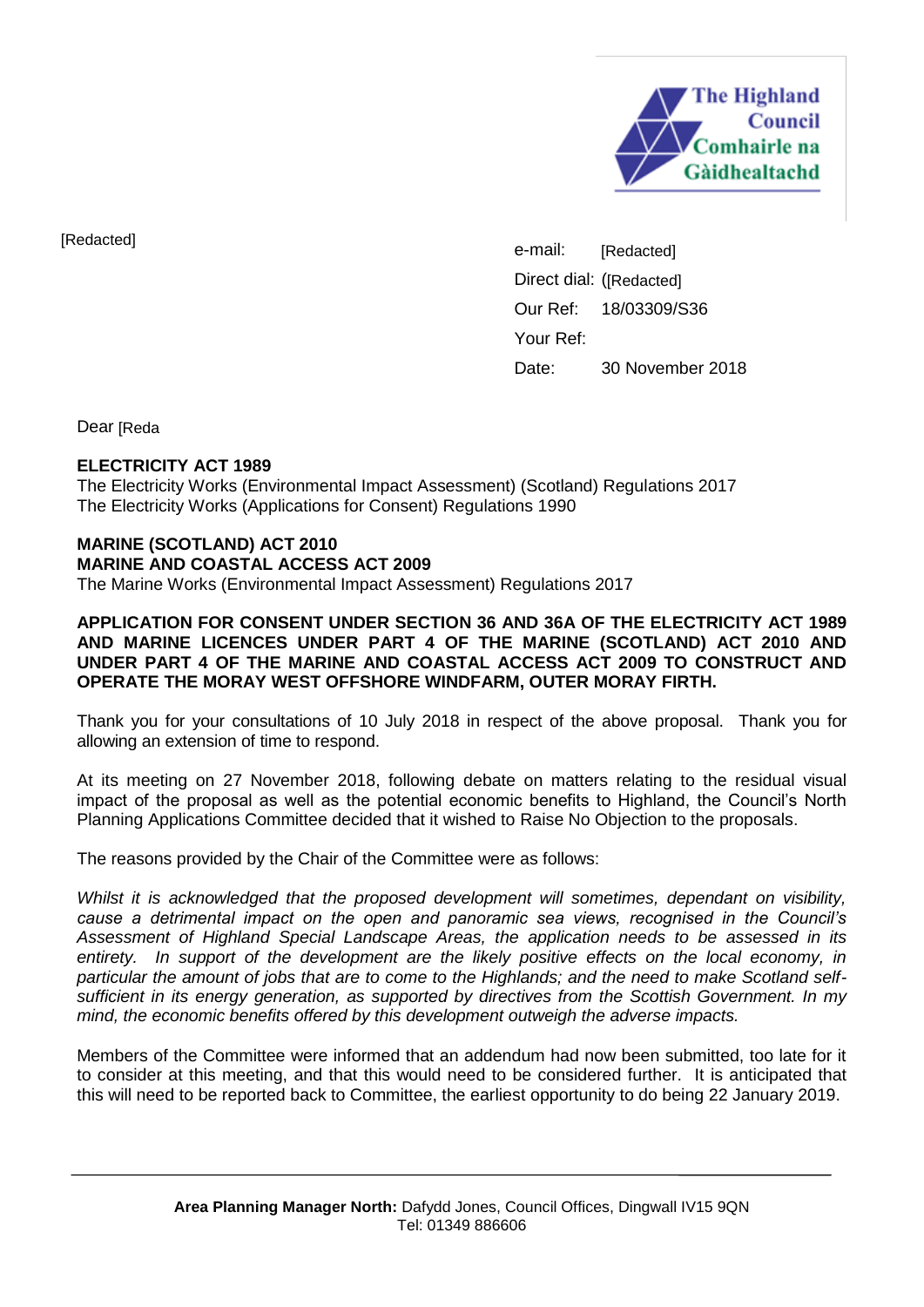Full details of the Report to Committee can be obtained from our website at [https://www.highland.gov.uk/meetings/meeting/4053/north\\_planning\\_applications\\_committee.](https://www.highland.gov.uk/meetings/meeting/4053/north_planning_applications_committee)

Minutes once available can be found at [https://www.highland.gov.uk/meetings/committee/36/north\\_planning\\_applications\\_committee](https://www.highland.gov.uk/meetings/committee/36/north_planning_applications_committee)

Should you require further advice or require any clarification on any aspect of the above please do not hesitate to contact me.

Yours sincerely

[Redacted]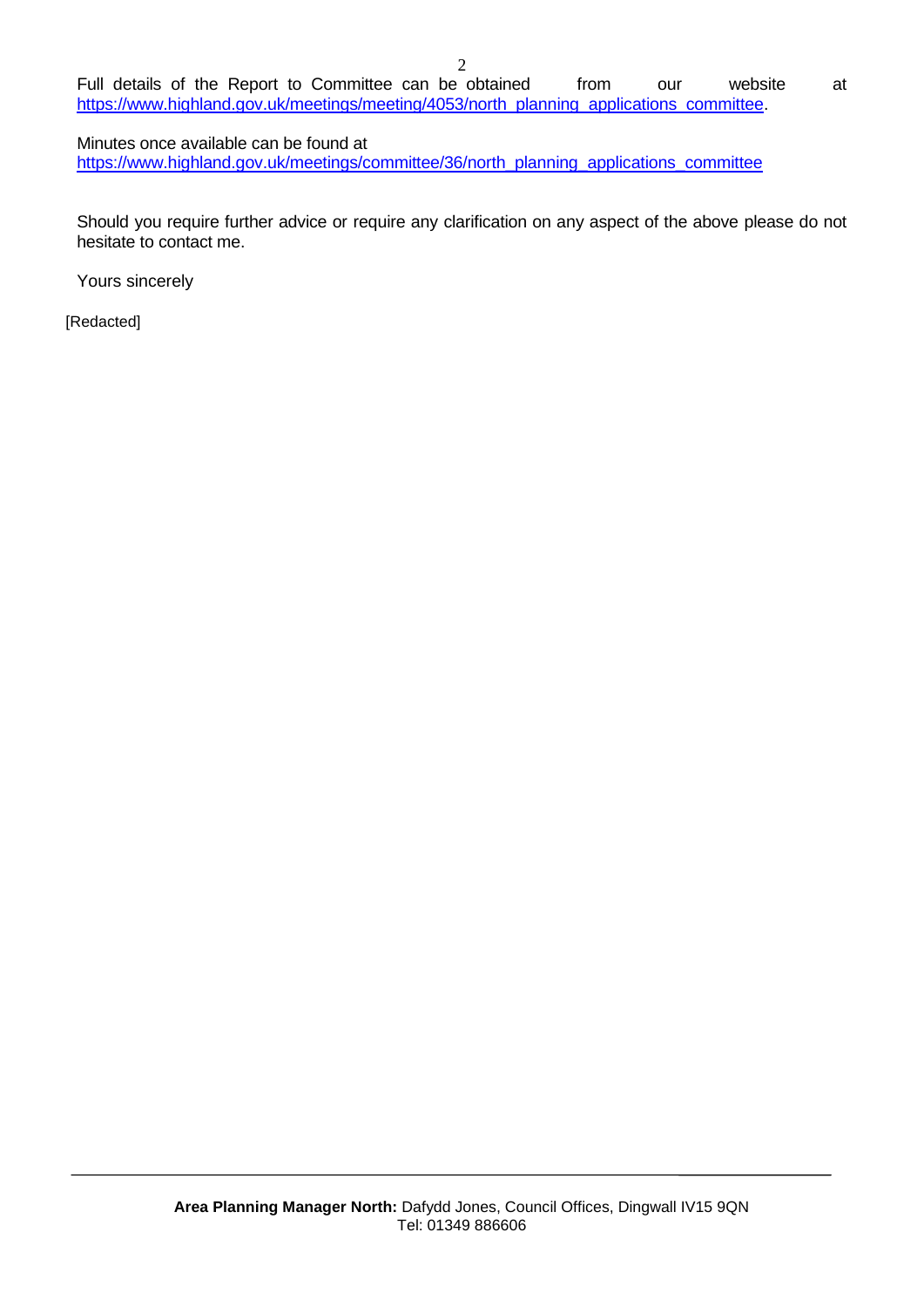[Redacted]

**From: Sent: To: Subject:** [Redacted]

**Follow Up Flag: Flag Status:**

### **ELECTRICITY ACT 1989 (As Amended)**

The Electricity Works (Environmental Impact Assessment) (Scotland) Regulations 2017 (as amended) The Electricity (Applications For Consent) Regulations 1990 (as amended)

### **MARINE (SCOTLAND) ACT 2010 AND MARINE AND COASTAL ACCESS ACT 2009**

The Marine Works (Environmental Impact Assessment) Regulations 2007 (as amended) The Marine Works (Environmental Impact Assessment) (Scotland) Regulations 2017 (as amended)

**APPLICATION FOR CONSENT UNDER SECTION 36 OF THE ELECTRICITY ACT 1989 (AS AMENDED) AND MARINE LICENCE UNDER PART 4 OF THE MARINE (SCOTLAND) ACT 2010 AND MARINE AND COASTAL ACCESS ACT 2009 TO CONSTRUCT AND OPERATE MORAY WEST OFFSHORE WIND FARM, APPROXIMATELY 22.5 KM SOUTHEAST OF THE CAITHNESS COASTLINE.** 

Thank you for the above consultation to **sport**scotland.

I note that the application is for planning permission in principle in relation to the onshore element of the proposal. In relation to the offshore and landfall location the applicant should be aware that the area will be used by a range of sports and detailed consultation should be undertaken with them in order to ensure that there is no unacceptable impact on them.

In particular, we are aware that the area at Redhythe Point is a popular climbing venue and in use by a range of climbing interests. We understand that Mountaineering Scotland have made a submission in relation to the application. We would be supportive of their involvement as the development progresses to ensure the landfall area accommodates this use.

We would also suggest that the developer makes contact with the various sports governing bodies for outdoor and adventure sports. From reading the EIA it doesn't appear that this has been done. We recommend this in order to understand what sport uses are happening in the area and how any effects on them can be mitigated. You can find information on them all and their contact details here.

I trust this is satisfactory and if you need anything additional in relation to this please let me know.

[Redacted]

**[Redacted]** 

 $\mathbb{R}$  (b)  $\mathbb{R}$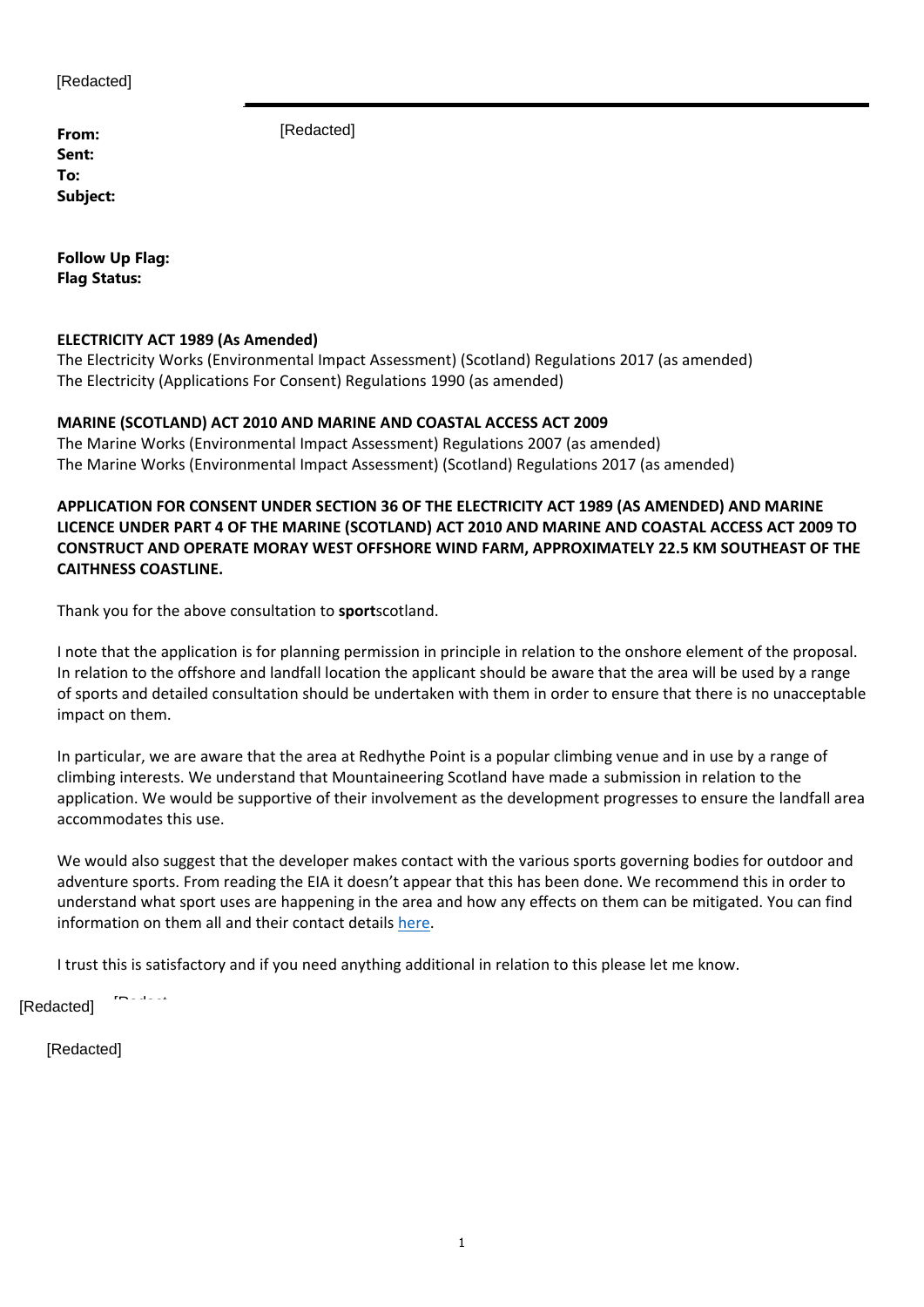Nominations for the **sport**scotland Coaching, Officiating and Volunteering Awards are now open – nominate by Friday 7 September

#### **sport**scotland – **the national agency for sport** sp $\tilde{A}^2$ rsalba - am buidheann n $\tilde{A}$  iseanta airson sp $\tilde{A}^2$ rs

#### Awarding funds from The National Lottery

**Disclaimer** - This email is confidential and intended solely for the use of the individual(s) to whom it is addressed. If you are not the intended recipient, please destroy this email and any attachments and all copies, and inform the sender immediately. Please be advised that any unauthorised use of this document is strictly prohibited.

As a public body, **sport**scotland falls under the requirements of the Freedom of Information (Scotland) Act 2002 to disclose any information (including electronic communication) that it may hold on a particular topic when requested to do so by a person or body. If this causes concern, **sport**scotland will be able to advise you further on this matter. For the avoidance of doubt **sport**scotland's decision with regard to questions of disclosure and non-disclosure shall be final.

**sport**scotland is the controller of the personal data provided by you in any email correspondence with us.

Please note that the personal data which you provide will be stored and/or processed by **sport**scotland in order for us to perform services for you or correspond with you. Please go to https://sportscotland.org.uk/privacy/ for more information about the management of your personal data

Aithris-àichidh â€<sup>"</sup> Tha am post-d seo dìomhair agus air a rùnachadh a-mhàin don neach gu bheil e air a sheòladh. Mura h-e thusa an neach sin, feuch gun cuir thu às don phost-d seo is ceangalan sam bith agus leth-bhreacan uile, agus cuir fios sa bhad gu an neach-seòlaidh. Cuimhnich mas e do thoil e gu bheil cleachdadh neo-ùghdarraichte sam bith air an sgrìobhainn seo air a thoirmeasg gu tur.

Mar bhuidheann poblach, tha **spòrs**alba aâ  $E^{TM}$  tighinn fo riatanasan an Achd Saorsa Fiosrachaidh (Alba) 2002 a thaobh foillseachadh air fiosrachadh sam bith (aâ $\epsilon^{TM}$  gabhail a-steach conaltradh eileagtronaigeach) a dhâ $\epsilon^{TM}$ fhaodadh a bhith aige mu chuspair sònraichte, nuair a thèid sin iarraidh air le neach no buidheann sam bith. Ma bhios dragh ann mu dheidhinn seo, is urrainn do **spòrs**alba comhairleachadh mun chùis. Gus teagamh a sheachnadh, bidh co-dhùnadh **spòrs**alba deireannach a thaobh ceistean foillseachaidh is neo-fhoillseachaidh.

Is e **spòrs**alba a tha aâ  $\infty$  gleidheadh dàta pearsanta a bheir sibh dhuinn ann am puist-dealain sam bith.

 $\mathcal{L}_\mathcal{L} = \mathcal{L}_\mathcal{L} = \mathcal{L}_\mathcal{L} = \mathcal{L}_\mathcal{L} = \mathcal{L}_\mathcal{L} = \mathcal{L}_\mathcal{L} = \mathcal{L}_\mathcal{L} = \mathcal{L}_\mathcal{L} = \mathcal{L}_\mathcal{L} = \mathcal{L}_\mathcal{L} = \mathcal{L}_\mathcal{L} = \mathcal{L}_\mathcal{L} = \mathcal{L}_\mathcal{L} = \mathcal{L}_\mathcal{L} = \mathcal{L}_\mathcal{L} = \mathcal{L}_\mathcal{L} = \mathcal{L}_\mathcal{L}$ 

Thoiribh an aire gum bi an dàta pearsanta a bheir sibh dhuinn air a stòradh agus/no air a ghiullachd le **spòrs**alba gus seirbheisean a lìbhrigeadh no conaltradh ribh. Feuch gun tèid sibh gu https://sportscotland.org.uk/privacy/ airson tuilleadh fiosrachaidh mu làimhseachadh air an dàta phearsanta agaibh.

This email has been scanned by the Symantec Email Security.cloud service. For more information please visit http://www.symanteccloud.com

#### \*\*\*\*\*\*\*\*\*\*\*\*\*\*\*\*\*\*\*\*\*\*\*\*\*\*\*\*\*\*\*\*\*\*\*\*\*\*\*\*\*\*\*\*\*\*\*\*\*\*\*\*\*\*\*\*\*\*\*\*\*\*\*\*\*\*\*\*\*\*\*\*\*\*\*\*\*\*\*\*\*\*\*\*\*\* \*\*\*\*\*\*\*

This email has been received from an external party and has been swept for the presence of computer viruses. \*\*\*\*\*\*\*\*\*\*\*\*\*\*\*\*\*\*\*\*\*\*\*\*\*\*\*\*\*\*\*\*\*\*\*\*\*\*\*\*\*\*\*\*\*\*\*\*\*\*\*\*\*\*\*\*\*\*\*\*\*\*\*\*\*\*\*\*\*\*\*\*\*\*\*\*\*\*\*\*\*\*\*\*\*\*

#### \*\*\*\*\*\*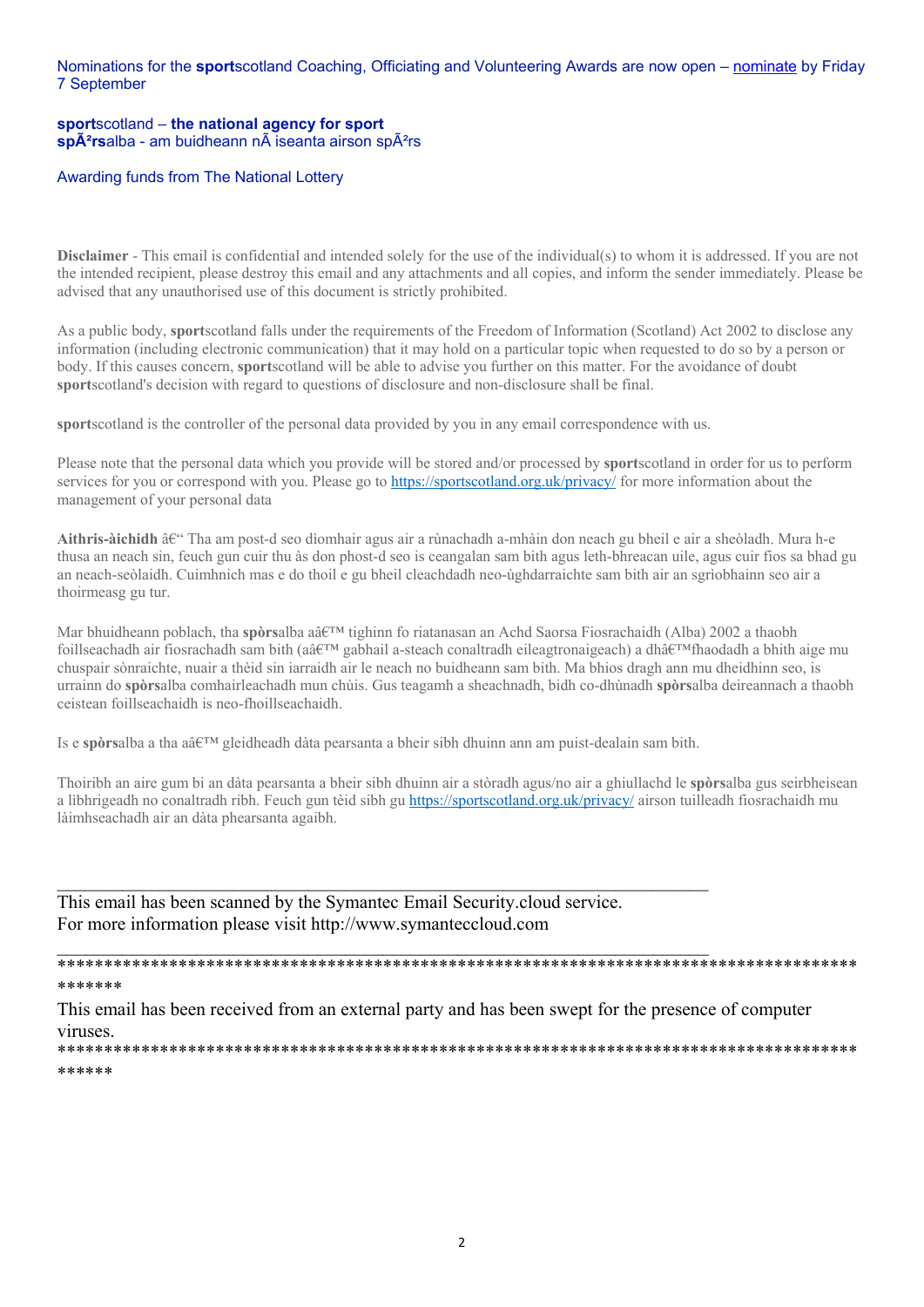

[Redacted]

Moray West – Agent Marine Scotland Scottish Government

> Our Ref: Your Ref:

Dear Sir

Date: 22 November 2018

## **MORAY WEST OFFSHORE WINDFARM – NORTH PLANNING COMMITTEE**

Wick Harbour Authority noted on the BBC Highland and Island news website that Highland Council Planners have recommended that the North Planning Committee raise an objection to the Moray West Offshore Windfarm at their meeting on Tuesday 27<sup>th</sup> November 2018.

The report PLN/079/18 contains a reference to Wick Harbour at para 9.38 with an inference that there is insufficient capacity at the port. It would have been helpful if Highland Council had consulted with Wick Harbour Authority before including this statement in such an important document. Wick Harbour Authority is currently progressing with our plans to develop our outer harbour area, which will effectively double our safe mooring capacity.

Could the Planning Department please include us as a statutory consultee for any future developments close to the port.

Our current contacts with the offshore windfarm industry suggest that the Highland region will obtain a large socio-economic benefit from these developments on our doorstep.

We fully support the Moray West Offshore Windfarm Development and the potential for local job creation . We believe that an objection would not be helpful at this time.

Yours sincerely [Redacted] [Redacted]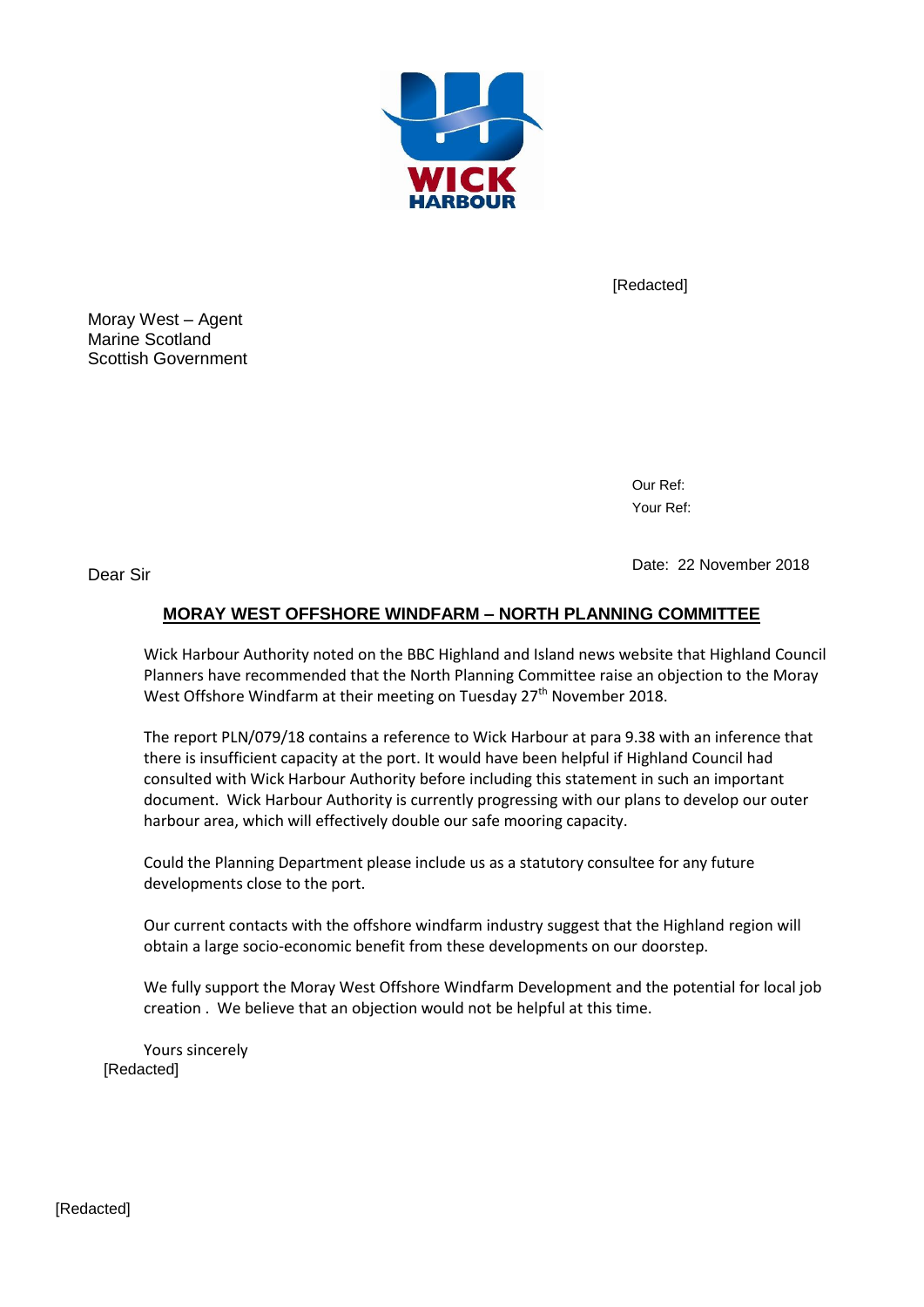

Moray Offshore Windfarm (West) Limited c/o Marine Scotland Marine Scotland Licensing Operations Team 375 Victoria Road Aberdeen AB11 9DB

Please ask for: Direct Dial: E-mail: Our Ref: Your Ref: Date: [Redacted]

Dear Sir/Madam

## **PLANNING REFERENCE: 18/03309/S36 DEVELOPMENT: INSTALLATION OF 85 WIND TURBINES WITH A MAXIMUM HEIGHT TO TIP OF 285M, ROTOR DIAMETER OF 250M LOCATION: AT MORAY WEST OFFSHORE WIND FARM**

Thank you for your application received on 10 July 2018. It has been checked but unfortunately it is lacking in sufficient information to be validated.

The Highland Council provides guidance on the details and information required to ensure an application is valid and this may be viewed online: [https://www.highland.gov.uk/info/180/planning\\_\\_applications\\_warrants\\_and\\_certificates/143/](https://www.highland.gov.uk/info/180/planning__applications_warrants_and_certificates/143/planning_permission/2) planning permission/2. In this instance the following details are required:

# **Please provide generating capacity of wind turbines.**

If a fee has been requested which you have recently paid, please disregard the fee request. Please note that the Council no longer accepts cheques or cash payments for Planning and Building Warrant fees and other charges. Payment should be made either by telephone (credit and debit card) on 01349 886608 (Monday – Friday, 0800 – 1700). You may also pay in person at any Service Point, by BACS or by using the Pay button facility on The Highland Council website homepage.

Occasionally it is necessary to amend the description of your proposal in order to ensure that it is accurate and concise. It is intended to use the description as noted above. Please contact the case officer within 7 days of the date of this letter if you do not agree with the application description.

**ePlanning Centre,** The Highland Council, Glenurquhart Road, INVERNESS IV3 5NX